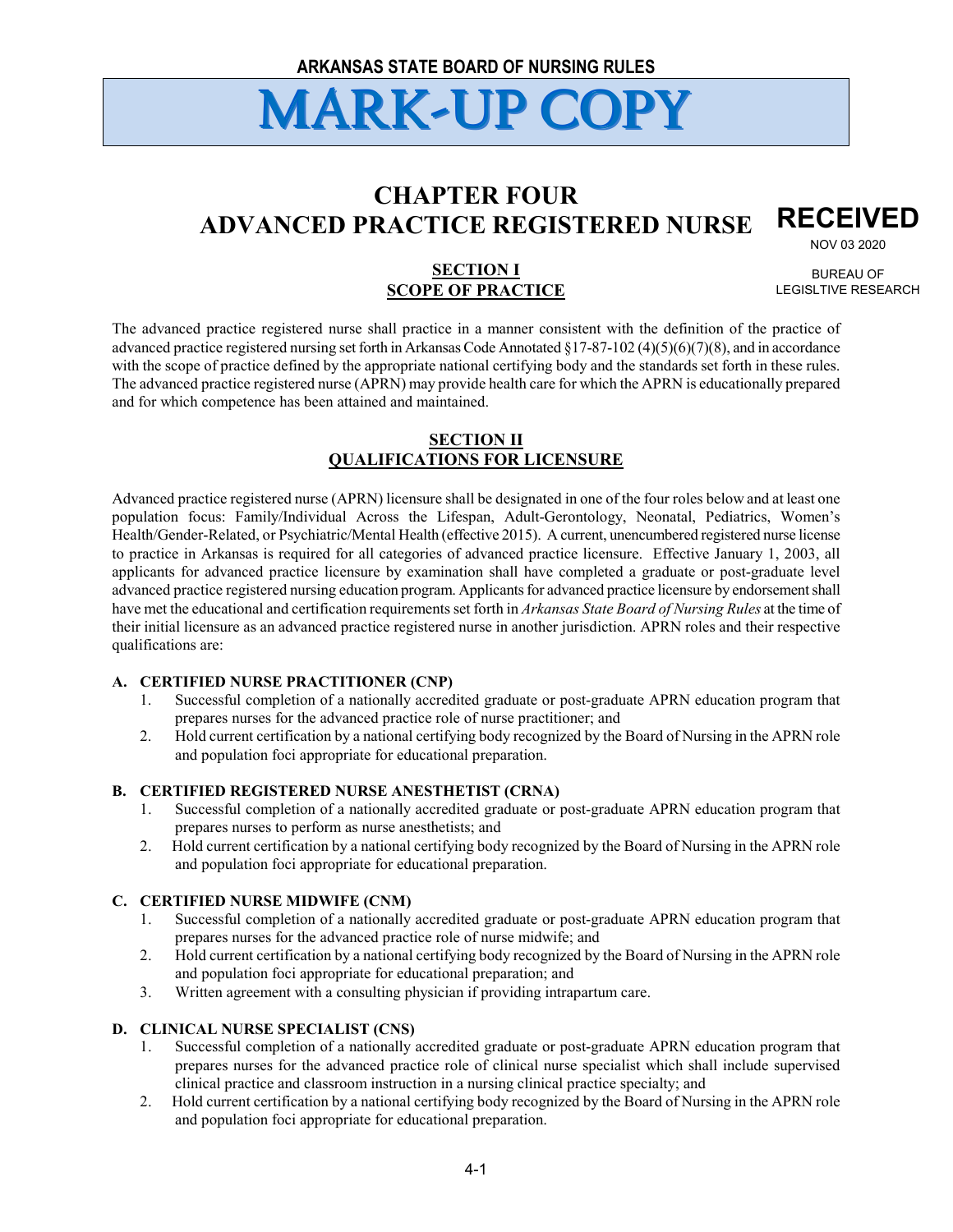## **SECTION III LICENSURE**

## **A. ELIGIBILITY**

The applicant shall meet the licensure requirements of the Board.

## **B. APPLICATION FOR LICENSURE BY EXAMINATION**

In addition to a current registered nurse license to practice in Arkansas, the information submitted to the Board shall include:

- 1. A completed Board application form;
- 2. Verification of active practice of nursing as a registered nurse for a minimum of two-thousand (2,000) hours, effective July 1, 2019;
- 3. An official transcript or document from a nursing education program accredited by a nursing accrediting body that is recognized by the U.S. Secretary of Education and/or Council for Higher Education Accreditation (CHEA), as acceptable by the Board and meets the qualifications of Section II of this Chapter in the category of advanced practice nursing for which the applicant is seeking licensure. The transcript or document shall verify the date of graduation, the degree or certificate conferred, clinical hours completed, and the role and population focus of the education program;
- 4. Evidence of state and federal criminal background checks conducted by the Arkansas State Police and the Federal Bureau of Investigation completed no earlier than twelve (12) months prior to the application for advanced practice licensure;
- 5. Verification of certification directly from the Board-approved national certifying body evidencing current certification in good standing; and
- 6. Payment of the nonrefundable fee.

## **C. APPLICATION FOR LICENSURE BY ENDORSEMENT**

- 1. The Board may issue a license by endorsement to an APRN licensed under the laws of another state if, in the opinion of the Board, the applicant meets the qualifications for licensure in this state.
- 2. In addition to the requirements set forth in Section II and III. A. and B. of this Chapter, the information submitted to the Board shall include documentation of current unencumbered advanced practice licensure/authority to practice in another jurisdiction.
- 3. An individual applying for licensure by endorsement who has been out of practice for more than two (2) years shall provide evidence of passing an APRN nursing refresher course approved by the Board or an extensive orientation, which shall include a minimum of 200 hours, in the appropriate advanced practice role and population focus which includes a supervised clinical component by a qualified preceptor who meets the following requirements:
	- a. Holds an active unencumbered APRN or physician license,
	- b. Is in current practice in the advanced role and population focus and
	- c. Functions as a supervisor and teacher and evaluates the individual's performance in the clinical setting.

#### **D. APPLICATION FOR AN INTERNATIONALLY EDUCATED APRN (educated outside the United States)** An internationally educated applicant for licensure in this state as an APRN shall:

- 1. Graduate from a graduate level APRN program equivalent to an APRN educational program in the United States accepted by the Board.
- 2. Submit an official transcript directly from the international nursing education program and verified through a qualified credentials evaluation process for the license being sought.
- 3. Meet all other licensure criteria required of applicants educated in the United States, including English proficiency.

## **E. TEMPORARY PERMITS**

1. Upon application and payment of the required fee, the Board shall issue a **nonrenewable** temporary permit to practice in an advanced practice nursing category to a qualified applicant who has no violations as listed in **ACA §17-3-102 ACA §17-87-312** on the Arkansas State Police criminal background check and: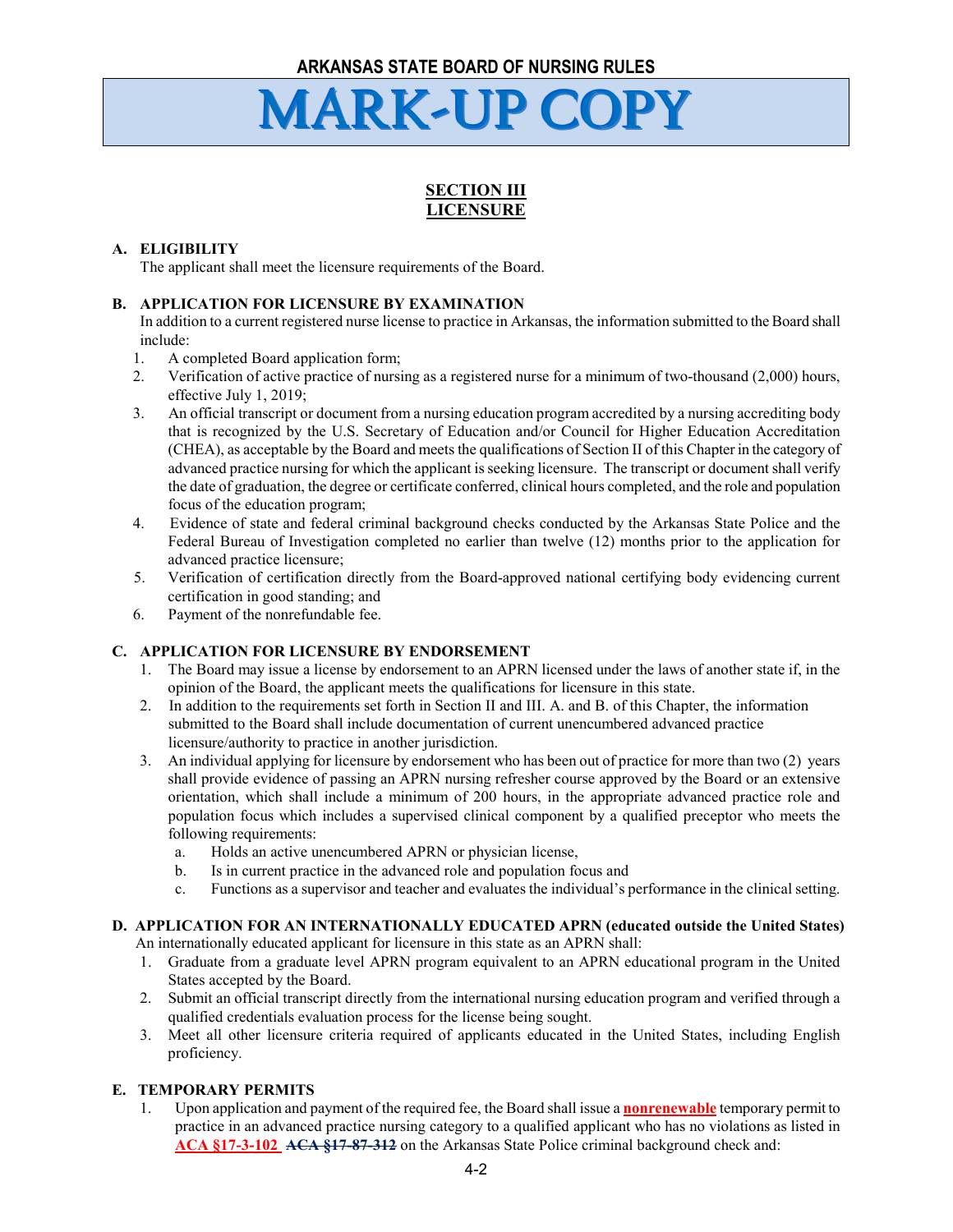

- a. Meets the educational requirements set forth in Section II of this Chapter and has been accepted by the appropriate certification body to sit for the national certification exam he or she is eligible to take; or
- b. Has a current advanced practice registered nurse license or the equivalent from another jurisdiction and has current Board-approved certification in the appropriate advanced practice nursing education category.
- 2. The temporary permit shall immediately become invalid upon receipt of information obtained from the federal criminal background check indicating any offense listed in **ACA §17-3-102 ACA §17-87-312** or upon notification to the applicant or ASBN of failure of the certification examination.
- 3. The temporary permit is not renewable and does not apply to prescriptive authority.
- 4. In no event shall the permit be valid in excess of six (6) months.

### **F. RENEWALS**

- 1. The date for renewal of licensure to practice as an advanced practice registered nurse shall coincide with renewal of the applicant's registered nurse license.
- 2. An applicant for renewal of an advanced practice registered nurse license shall submit to the Board:
	- a. A completed Board renewal application form;
	- b. Documentation of current national certification in the appropriate APRN specialty through a maintenance program of a Board approved certifying body;
	- c. Documentation of current compact state RN licensure if primary state of residence has enacted the Interstate Nurse Licensure Compact; and
	- d. Payment of the nonrefundable renewal fee.
- 3. Advanced practice registered nurses with prescriptive authority shall submit evidence of a current collaborative practice agreement as a prerequisite to license renewal.
- 4. If disciplinary proceedings have been initiated against an individual with a lapsed, inactive, or retired license, the license shall not be renewed until the proceedings have been completed.
- 5. Continuing education submitted to the certifying body to meet the qualifications for recertification shall be accepted as meeting the statutory requirement for continuing education.
- 6. Upon request, an APRN shall submit documentation to the Board of continuing education.
- 7. APRNs with prescriptive authority shall complete five (5) contact hours of pharmacotherapeutics continuing education in the APRN's area of certification each biennium prior to license renewal. Effective January 1, 2017, two (2) of the five (5) hours must contain information related to maintaining professional boundaries and the prescribing rules and laws that apply to APRNs in the State of Arkansas.
- 8. Pursuant to Act 204 of 2017, upon notification of active duty status and submission of appropriate documentation, the license renewal fee will be waived for members of the military.

HISTORY: Amended January 1, 2018 Amended July 1, 2020

#### **G. LAPSED APRN LICENSE**

The license is lapsed if not renewed or placed on inactive status by the expiration date.

- 1. The license is lapsed if the RN license or privilege to practice in Arkansas is not current.
- 2. The license is lapsed when the national certification upon which licensure was granted expires.
- 3. Failure to receive the renewal notice at the last address of record in the Board office shall not relieve the licensee of the responsibility for renewing the license by the expiration date.
- 4. Any licensee whose license has lapsed shall submit to the Board:
	- a. A completed Board renewal application form;
	- b. Documentation of current national certification; and
	- c. The renewal fee and the reinstatement fee/late penalty.
- 5. Fees submitted to the Board are nonrefundable.
- 6. Any person engaged in advanced practice nursing during the time his or her license has lapsed shall be considered an illegal practitioner and shall be subject to the penalties provided for violation of the *Nurse Practice Act.*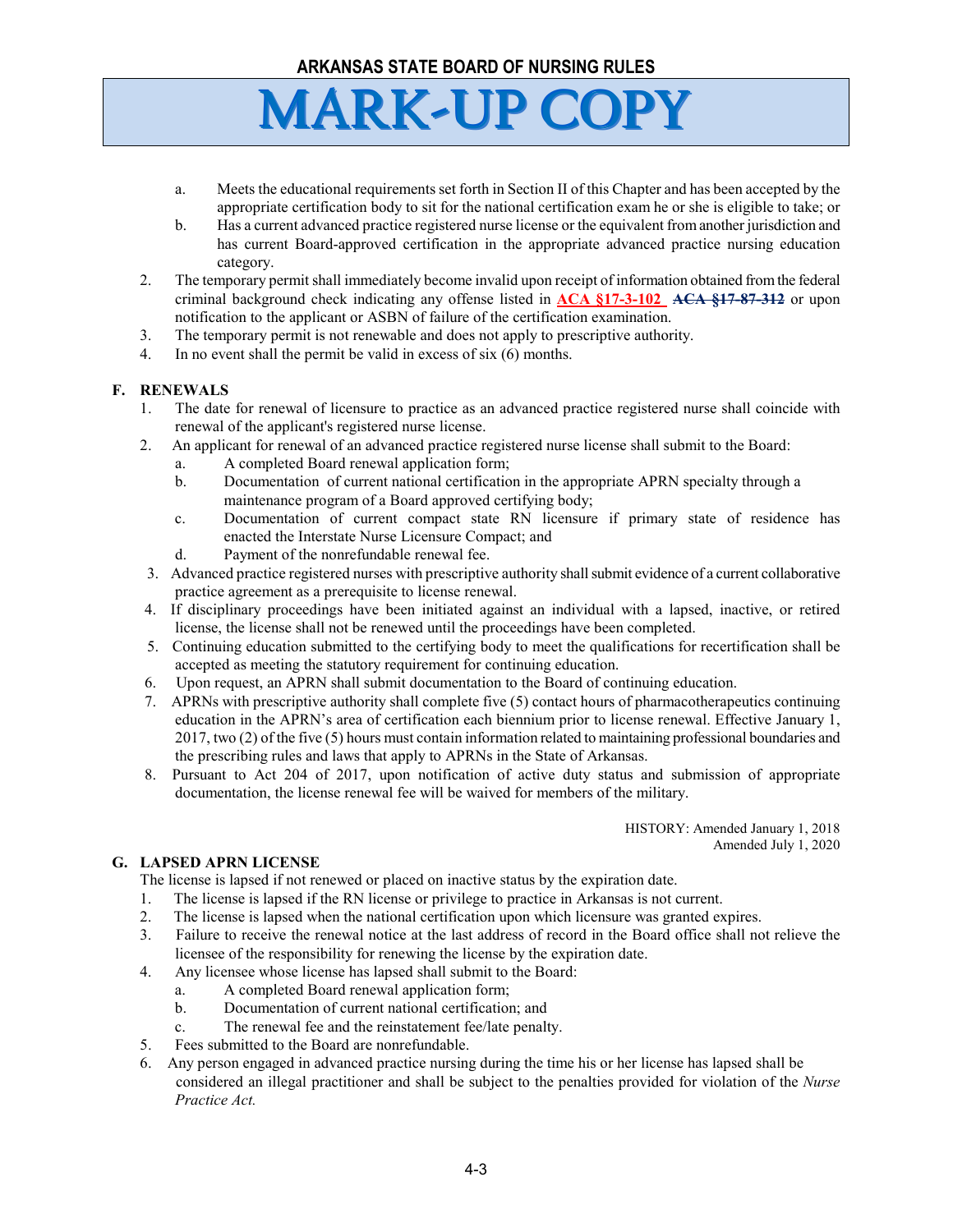## **H. REINSTATEMENT OF AP**R**N LICENSE**

- 1. An individual who applies for licensure reinstatement who has been out of practice for more than two (2) years shall provide evidence of passing an APRN refresher course approved by the Board or an extensive orientation, which shall include a minimum of 200 hours, in the appropriate advanced practice role and population focus which includes a supervised clinical component by a qualified preceptor who meets the following requirements:
	- a. Holds an active unencumbered APRN or physician license
	- b. Is in current practice in the advanced role and population focus; and
	- c. Functions as a supervisor and teacher and evaluates the individual's performance in the clinical setting.
- 2. For those licensees applying for licensure reinstatement following disciplinary action, compliance with all Board licensure requirements as well as any specified requirements set forth in the Board's discipline order is required.

### **I. INACTIVE STATUS**

- 1. Any licensee who desires to temporarily inactivate their advanced practice registered nurse license in this state shall submit a request to the Board.
- 2. The APRN license may immediately be placed on inactive status when the registered nurse license is placed on inactive status.
- 3. While the license is inactive, the licensee shall not engage in advanced practice nursing nor be subject to the payment of renewal fees.
- 4. If the APRN desires to resume practice in this state, he or she shall submit a reinstatement application and meet the continuing education requirements.

#### **J. RETIRED ADVANCED PRACTICE REGISTERED NURSE**

- 1. Any advanced practice registered nurse in good standing, who desires to retire for any length of time from the practice of nursing in this state shall submit a request and their APRN license shall be placed on retired status.
- 2. While retired, the APRN shall not practice advanced practice nursing; however, an APRN with a retired license may use the title "Advanced Practice Registered Nurse" or the abbreviation "APRN." Retired APRNs that maintain an active RN or RNP license may practice in the role of a Registered Nurse or Registered Nurse Practitioner.
- **3.** When the licensee desires to resume practice, he or she shall submit a reinstatement application,—with a reinstatement fee and the active renewal fee. The licensee must also meet those requirements outlined in Section III, F.
- 4. When disciplinary proceedings have been initiated against a retired licensee, the license shall not be reinstated until the proceedings have been completed.

## **K. ADDITIONAL CERTIFICATIONS**

- 1. An APRN who has completed post-masters education for an additional nursing specialty shall:
	- a. Submit a request for permission to practice in the new certification area;
	- b. Submit evidence of eligibility to sit for the new certification exam from the Board-approved certifying body;
	- c. Immediately cease practicing in the specialty upon notification of failure of the exam;
	- d. Submit results of the certification in the additional specialty directly from the certifying body;
	- e. Submit an official transcript or document from a nursing education program that meets the qualifications in Section II of this Chapter verifying the date and degree or certificate conferred.
- 2. An APRN who has prescriptive authority shall:
	- a. Prescribe only for patients covered by the original specialty while waiting additional specialty results.
	- b. Submit a collaborative practice agreement which includes the additional certification.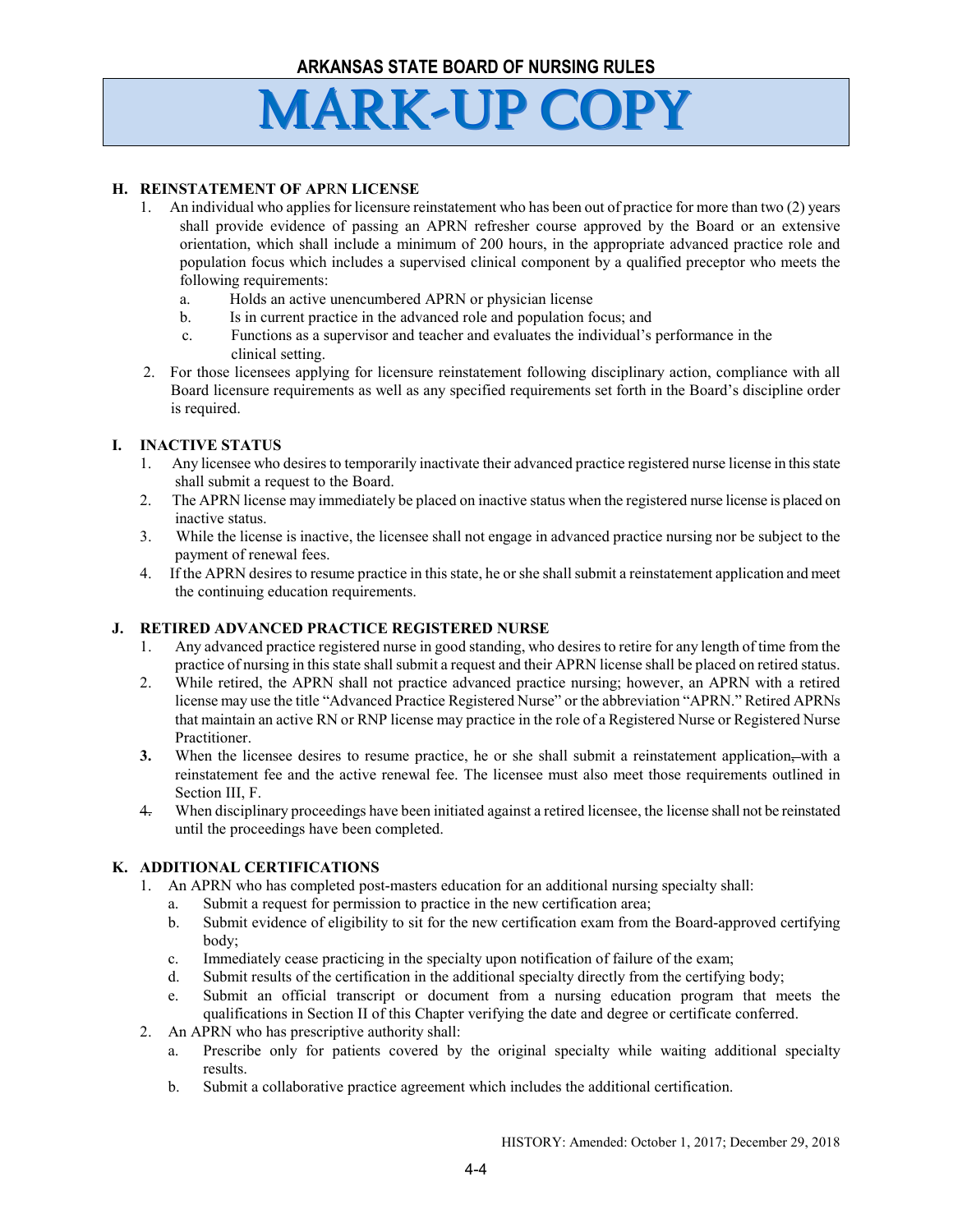## **SECTION IV DUPLICATE LICENSE**

A duplicate license or certificate shall be issued when the licensee submits a notarized statement to the Board that the document is lost, stolen, or destroyed, and pays the required fee.

## **SECTION V NAME OR ADDRESS CHANGE**

- A. A licensee whose name is legally changed shall be issued a replacement license following submission of a name change form, a copy of marriage license or court action, and the required fee.
- **B.** A licensee whose address changes from the address on file with the Board shall immediately notify the Board in writing of the change.

## **SECTION VI STANDARDS OF NURSING PRACTICE**

### **A. PURPOSE**

- 1. To establish standards essential for safe practice by the advanced practice registered nurse.
- 2. To serve as a guide for evaluation of advanced nursing practice.

#### **B. STANDARDS FOR ALL CATEGORIES OF ADVANCED PRACTICE REGISTERED NURSING**

- 1. The advanced practice registered nurse shall assess clients at an advanced level, identify health status including abnormal conditions, establish a diagnosis, develop and implement treatment plans and evaluate client outcomes.
- 2. The advanced practice registered nurse shall use advanced knowledge and skills in teaching and guiding clients and other health team members.
- 3. The advanced practice registered nurse shall use critical thinking and decision making at an advanced level, commensurate with the autonomy, authority, and responsibility of his/her practice category.
- 4. The advanced practice registered nurse shall have knowledge of the statutes and rules governing advanced nursing practice, and function within the legal boundaries of the appropriate advanced practice registered nursing category.
- 5. The advanced practice registered nurse is authorized to sign the following official documents:
	- a. Certification of disability for patients to receive disabled parking permits or placards from the Office of Motor Vehicle;
	- b. Sports physicals to authorize student athletes to participate in athletic activities;
	- c. Physicals for bus drivers;
	- d. Forms relating to do-not-resuscitate orders;
	- e. Forms excusing a potential jury member due to an illness;
	- f. Death certificate;
	- g. Workers' compensation forms;
	- h. Forms relating to absenteeism for employment or school purposes; and
	- i. Authorizations for durable medical equipment.
- 6. The advanced practice registered nurse shall recognize the APRN's limits of knowledge and experience, planning for situations beyond expertise, and collaborating with or referring clients to other health care providers as appropriate.
- 7. The advanced practice registered nurse shall retain professional accountability for advanced practice nursing care when delegating interventions.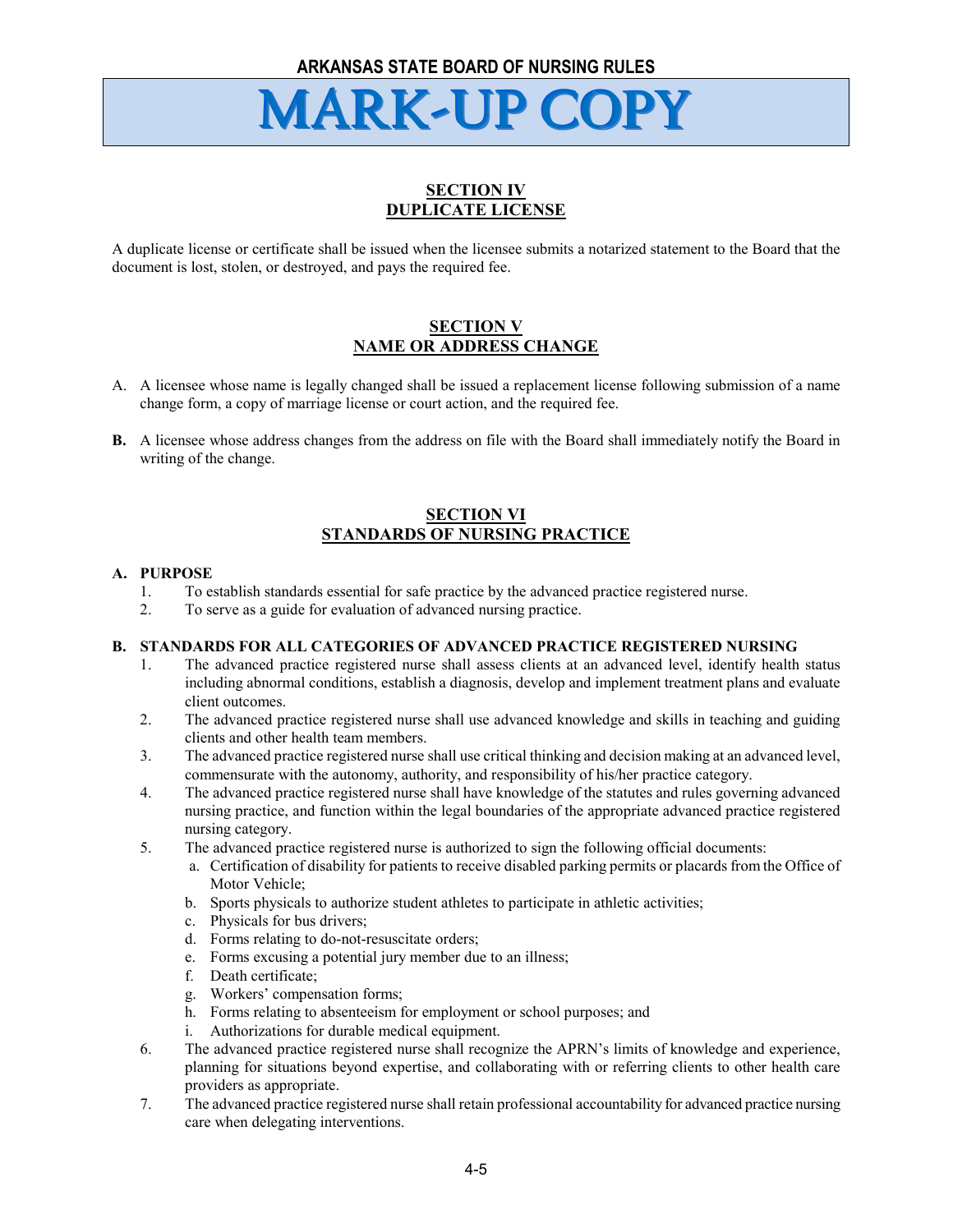

- 8. The advanced practice registered nurse shall maintain current knowledge and skills in the advanced practice nursing category.
- 9. Rules which apply to registered nurses are hereby incorporated by reference.
- 10. The APRN shall comply with the standards for registered nurses as specified in Chapter 1. Standards for a specific role and population focus of APRN supersede standards for registered nurses where conflict between the standards, if any, exists.
- **C.** In addition to the standards, the advanced practice registered nurse shall practice in accordance with the standards established by the national certifying body from which the APRN holds his or her certification required for licensure. These standards shall have been reviewed and accepted by the Board.

### **D. ADDITIONAL STANDARDS FOR CRNAs**

- 1. The CRNA, acting in the normal course of his/her professional practice, may be authorized by a hospital or institution to act as their agent or employee to order the administration of controlled substances under the DEA registration of the hospital or institution.
- 2. The CRNA may order nurses to administer drugs preoperatively and/or postoperatively in connection with an anesthetic and/or other operative or invasive procedure that will be or has been provided.
- 3. The CRNA's order shall be directly related to the administration of drugs preoperatively and/or postoperatively in connection with an anesthetic and/or other operative or invasive procedure that will be or has been provided.
- 4. A CRNA who has not been granted authority by a DEA registrant as described in Title 21 CFR 1301.22, or its successor to order the administration of controlled substances shall give all orders as verbal orders from the supervising physician, dentist, podiatrist, or other person lawfully entitled to order anesthesia.
- 5. The CRNA shall be responsible for complying with all applicable state and federal laws and rules related to medications.

HISTORY: Amended January 1, 2018 Amended July 1, 2020

## **SECTION VII PROFESSIONAL CERTIFICATION PROGRAMS**

- A. A national certification program which meets the following criteria shall be recognized by the Board to satisfy Section II of these rules.
- B. The national certification program:
	- 1. Is national in the scope of its credentialing;
	- 2. Is accredited by a national accreditation body as acceptable by the Board;
	- 3. Has no requirement for an applicant to be a member of any organization;
	- 4. Has an application process and credential review which includes documentation that the applicant's education is in the advanced practice nursing category being certified, and that the applicant's clinical practice is in the certification category;
	- 5. Education requirements are consistent with the requirements of the advanced practice role and population foci.
	- 6. Uses an examination as a basis for certification in the advanced practice nursing category which meets the following criteria:
		- a. The examination is based upon job analysis studies conducted using standard methodologies acceptable to the testing community;
		- b. The examination represents entry-level practice in the APRN role and population focus;
		- c. The examination represents the knowledge, skills, and abilities essential for the delivery of safe and effective advanced nursing care to clients;
		- d. The examination content and its distribution are specified in a test plan (blueprint), based on the job analysis study, that is available to examinees;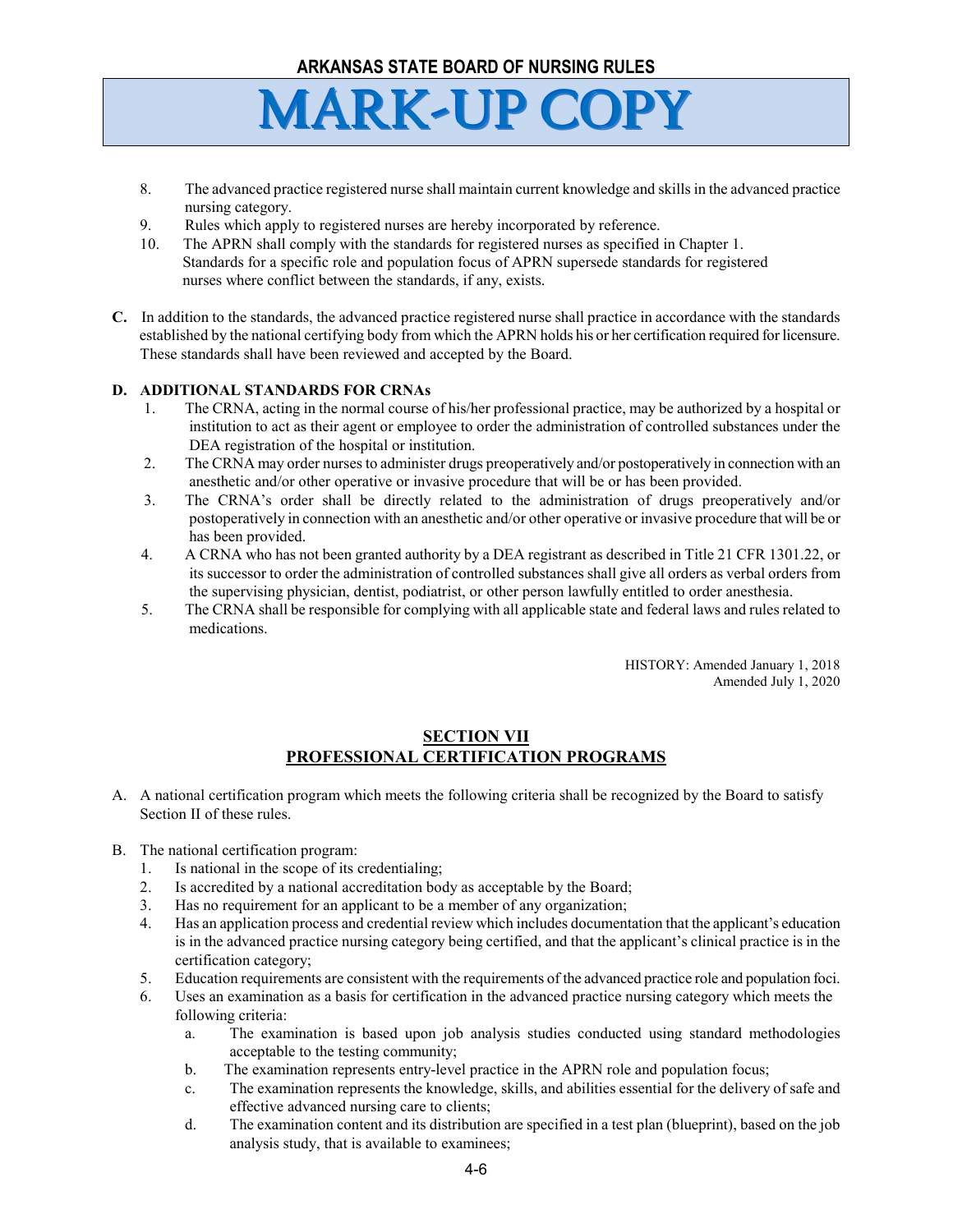

- e. Examination items are reviewed for content validity and correct scoring using an established mechanism, both before use and periodically;
- f. Examinations are evaluated for psychometric performance;
- g The passing standard is established using acceptable psychometric methods, and is re-evaluated at least every five (5) years;
- h. Examination security is maintained through established procedures; and
- i. A retake policy is in place.
- 7. Issues certification based upon passing the examination and meeting all other certification requirements;
- 8. Provides for periodic recertification which includes review of continued education, qualifications, and continued competence;
- 9. Has mechanisms in place for communication to the Board for timely verification of an individual's certification status, changes in certification status, and changes in the certification program, including qualifications, test plan, and scope of practice;
- 10. Has an evaluation process to provide quality assurance in its certification program.
- **C.** The Board will notify the appropriate certifying body when an APRN has disciplinary action taken on their license or privilege to practice which restricts the APRN's ability to practice (eg. suspension or revocation).

HISTORY: Amended December 29, 2018; July 1, 2020

## **SECTION VIII PRESCRIPTIVE AUTHORITY**

## **A. INITIAL APPLICANT**

An applicant for an initial certificate of prescriptive authority shall:

- 1. Be currently licensed as an advanced practice registered nurse in Arkansas.
- 2. Provide evidence from the national certifying body that differential diagnosis and prescribing practices are recognized as being within the scope of practice for the applicant's certification category.
- 3. Provide documentation of successful completion of pharmacology coursework which shall include pharmacokinetics principles and their clinical application and the prescription of pharmacological agents in the prevention and treatment of illness, and the restoration and maintenance of health. The coursework shall contain a minimum of:
	- a. Three (3) graduate credit hour pharmacology course offered by an accredited college or university within two years immediately prior to the date of application to the Board; or
	- b. Forty-five (45) contact hours [a contact hour is fifty (50) to sixty (60) minutes] in a pharmacology course which includes a competency component, offered by an accredited college or university, within two (2) years immediately prior to the date of application to the Board; or
	- c. Three (3) graduate credit hours pharmacology course, included as part of an advanced practice nursing education program, within five (5) years immediately prior to the date of application to the Board.
- 4. Provide documentation of a minimum of three hundred (300) clock hours preceptorial experience in the prescription of drugs, medicines and therapeutic devices with a qualified preceptor, to be initiated with the pharmacology course and to be completed within one year of the beginning of the course. Preceptorial experience completed as a part of the formal educational program in which the pharmacology course is taught will meet the three hundred (300) clock hour requirement.
- 5. Submit a collaborative practice agreement with a practicing physician who is licensed under the Arkansas Medical Practices Act, §17-95-201 et seq., or a podiatrist licensed by the Arkansas Board of Podiatric Medicine under Arkansas Code Annotated §17-96-101, et. seq., if employed by the podiatrist, and who has training within the scope, specialty or expertise of the advanced practice registered nurse. APRNs who will prescribe controlled substances shall seek a collaborative practice with a physician or podiatrist who has an unrestricted DEA registration number. The collaborative practice agreement shall include, but not be limited to: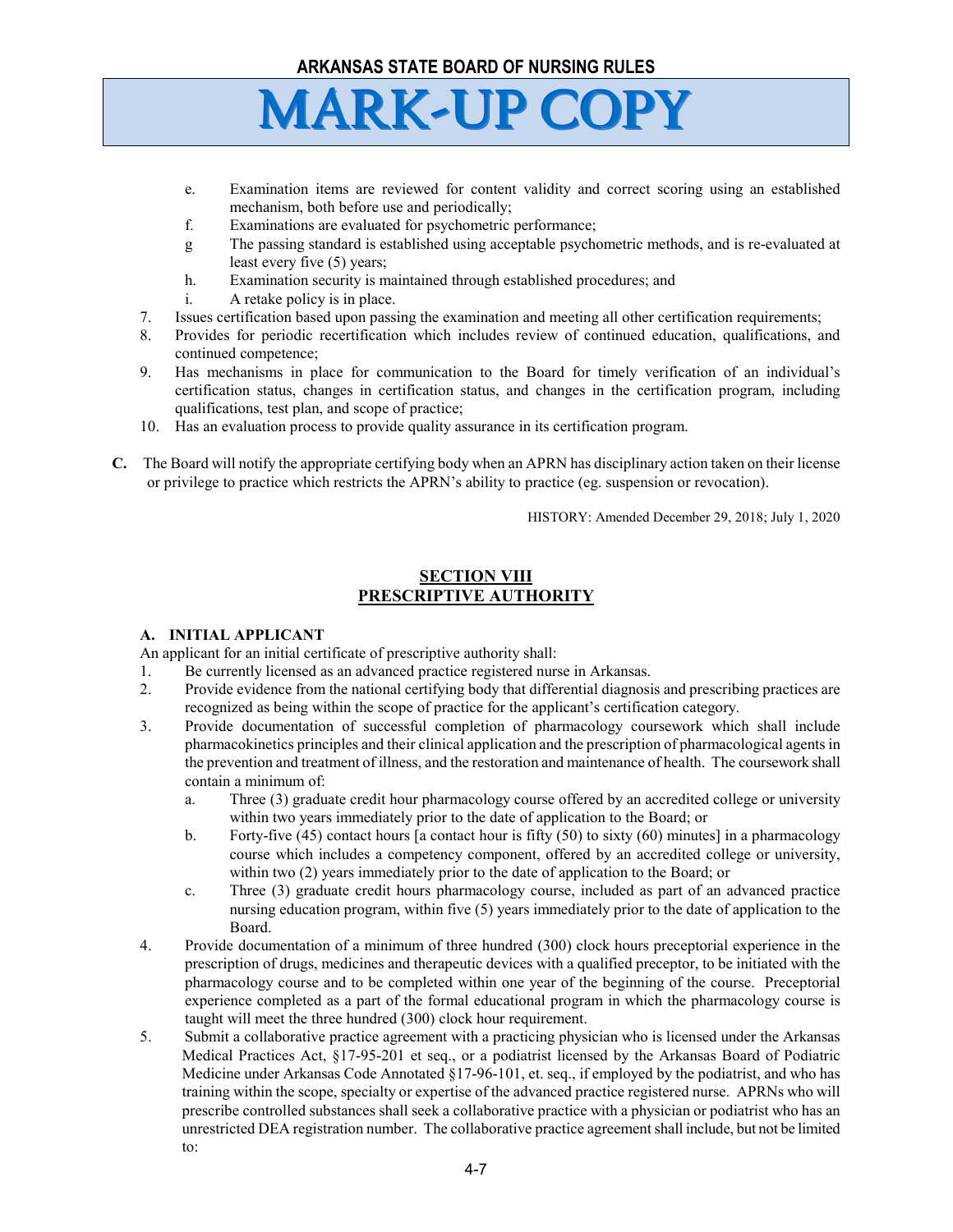- a. Availability of the collaborating physician(s) or podiatrist for consultation or referral or both;
- b. Methods of management of the collaborative practice, which shall include the use of protocols for prescriptive authority;
- c. Plans for coverage of the health care needs of a client in the emergency absence of the advanced practice registered nurse, podiatrist, or physician;
- d. Provision for quality assurance;
- e. Authorization for the APRN to prescribe hydrocodone combination products which were reclassified from Schedule III to Schedule II as of October 6, 2014 if expressly authorized by the collaborating physician; and
- f. Authorization for the APRN to prescribe drugs listed in Schedule II subject to the provisions in Section VIII(D) if expressly authorized by the collaborating physician or podiatrist.
- g. Signatures of the advanced practice registered nurse and collaborating physician(s) or podiatrist, signifying mutual agreement to the terms of the collaborative practice.
- 6. Submit the nonrefundable processing fee with the application for a certificate of prescriptive authority.
- 7. APRNs issued a certificate of prescriptive authority after December 31, 2015 shall obtain a minimum of three (3) hours of prescribing education which includes information on maintaining professional boundaries and the prescribing rules and laws that apply to APRNs in the state of Arkansas within two (2) years of issuance of the prescriptive authority certificate.

## **B. ENDORSEMENT APPLICANT**

- 1. An applicant for endorsement of prescriptive authority shall:
	- Provide documentation of a three (3) graduate credit hour pharmacology course offered by an accredited college or university or a forty-five (45) contact hour [a contact hour is fifty (50) to sixty (60) minutes] pharmacology course which includes a competency component offered by an accredited college or university;
	- b. Provide evidence that prescriptive authority is current and unencumbered in the jurisdiction from which the applicant is moving;
	- c. Provide evidence of prescribing in a clinical setting for at least 500 hours in the year prior to application for a certificate of prescriptive authority;
	- d. Have an unencumbered advanced practice registered nurse license to practice or the equivalent in the jurisdiction from which the applicant is moving;
	- e. Provide a copy of current DEA registration (if prescriber has DEA number) and history of registration status; and
	- f. Meet requirements in Section VIII.A.1, 2, 5, 6, 7.
- 2. Endorsement applicants who do not meet all requirements established herein shall be required to submit documentation acceptable to the Board according to Section VIII.A.

## **C. PROTOCOLS FOR PRESCRIPTIVE AUTHORITY**

Protocols shall be made available upon request of the Board. Such protocols shall, at a minimum, include:

- 1. Indications for and classifications of legend drugs, controlled substances (if prescriber holds a DEA registration number), and therapeutic devices which will be prescribed or administered by the APRN;
- 2. Date the protocol was adopted or last reviewed, which shall be at least annually.

#### **D. PRESCRIBING PRIVILEGES**

- 1. The APRN, applying for a certificate of prescriptive authority, shall acknowledge in the application that he or she is familiar with all state and federal laws and rules regarding prescribing, and shall agree to comply with these laws and rules.
- 2. An advanced practice registered nurse with a certificate of prescriptive authority may receive and prescribe legend drugs, medicines or therapeutic devices appropriate to the APRN 's area of practice. The prescriptive authority for controlled drugs shall extend to drugs listed in Schedules II through V and hydrocodone combination products which were reclassified from Schedule III to Schedule II as of October 6, 2014.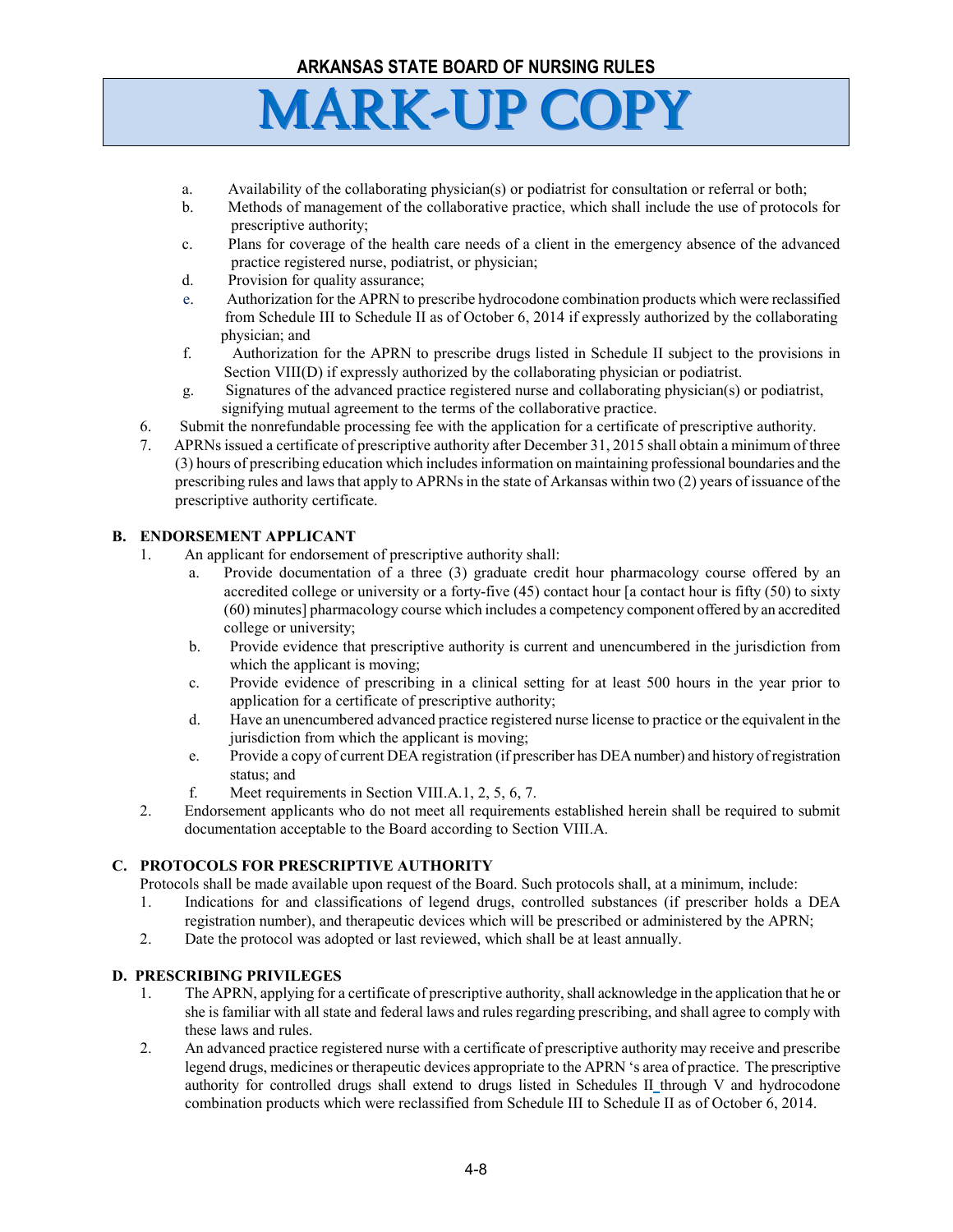- 3. Prescribing stipulations are as follows:
	- a. Legend drugs, therapeutic devices, and controlled substances (Schedules II-V), and hydrocodone combination products, which were reclassified from Schedule III to Schedule II as of October 6, 2014, will be prescribed, administered, or ordered as established in protocols provided that the APRN has an assigned DEA registration number which is entered on each written prescription for a controlled substance.
	- b. The APRN shall not prescribe Schedule II opioids for acute pain for more than a five (5) day period. If additional Schedule II opioids are needed for management of acute pain, the patient shall be referred to the collaborating physician.
	- c. The APRN is authorized to prescribe Schedule II drugs that are classified as stimulants once the following criteria are met:
		- 1. The prescription was originally initiated by a physician;
		- 2. The physician has evaluated the patient within six (6) months before the APRN issues a prescription;
		- 3. The prescription by the APRN is to treat the same condition as the original prescription.
	- d. The APRN shall not prescribe Schedule II controlled substances for his/her own use or for the use of his/her immediate family.
	- e. The APRN shall file his/her DEA registration number with the Board upon receipt.
	- f. Advanced practice registered nurses shall not delegate to unlicensed ancillary staff the calling in of prescriptions to the pharmacy.
	- g. The APRN shall notify the Board in writing within seven (7) days following termination of the collaborative practice agreement. A new collaborative practice agreement is required to be on file prior to reactivating prescriptive authority.
- 4. The APRN may prescribe a legend drug, medicine or therapeutic devices not included in the written protocols only as follows:
	- a. Upon a specific written or verbal order obtained from the collaborating physician or podiatrist before the prescription or order is issued by the APRN; and
	- b. Include documentation of consultation as described above in the client's medical record to be signed by the APRN;
	- c. Schedule I controlled substances shall not be prescribed under the APRN's certificate of prescriptive authority.
- 5. The APRN shall note prescriptions on the client's medical record and include the following information:
	- a. Medication and strength;
	- b. Dose;
	- c. Amount prescribed;
	- d. Directions for use;
	- e. Number of refills; and
	- f. Initials or signature of APRN.
- 6. The APRN will keep accurate records to include the medical history, physical examination, other evaluations and consultations, treatment plan objective, informed consent noted in the patient record, treatment, medications given, agreements with the patient and periodic reviews.
- 7. The APRN will periodically review the course of scheduled drug treatment of the patient and any new information about etiology of the pain. If the patient has not improved, the APRN may assess the appropriateness of continued prescribing of scheduled medications or dangerous drugs, or trial of other modalities.
- 8. The APRN will obtain written informed consent from those patients he or she is concerned may abuse controlled substances and discuss the risks and benefits of the use of controlled substances with the patient, his or her guardian, or authorized representatives.
- 9. Advanced practice registered nurses in the category of certified registered nurse anesthetists shall not be required to have prescriptive authority to provide anesthesia care, including the administration of drugs or medicines necessary for such care.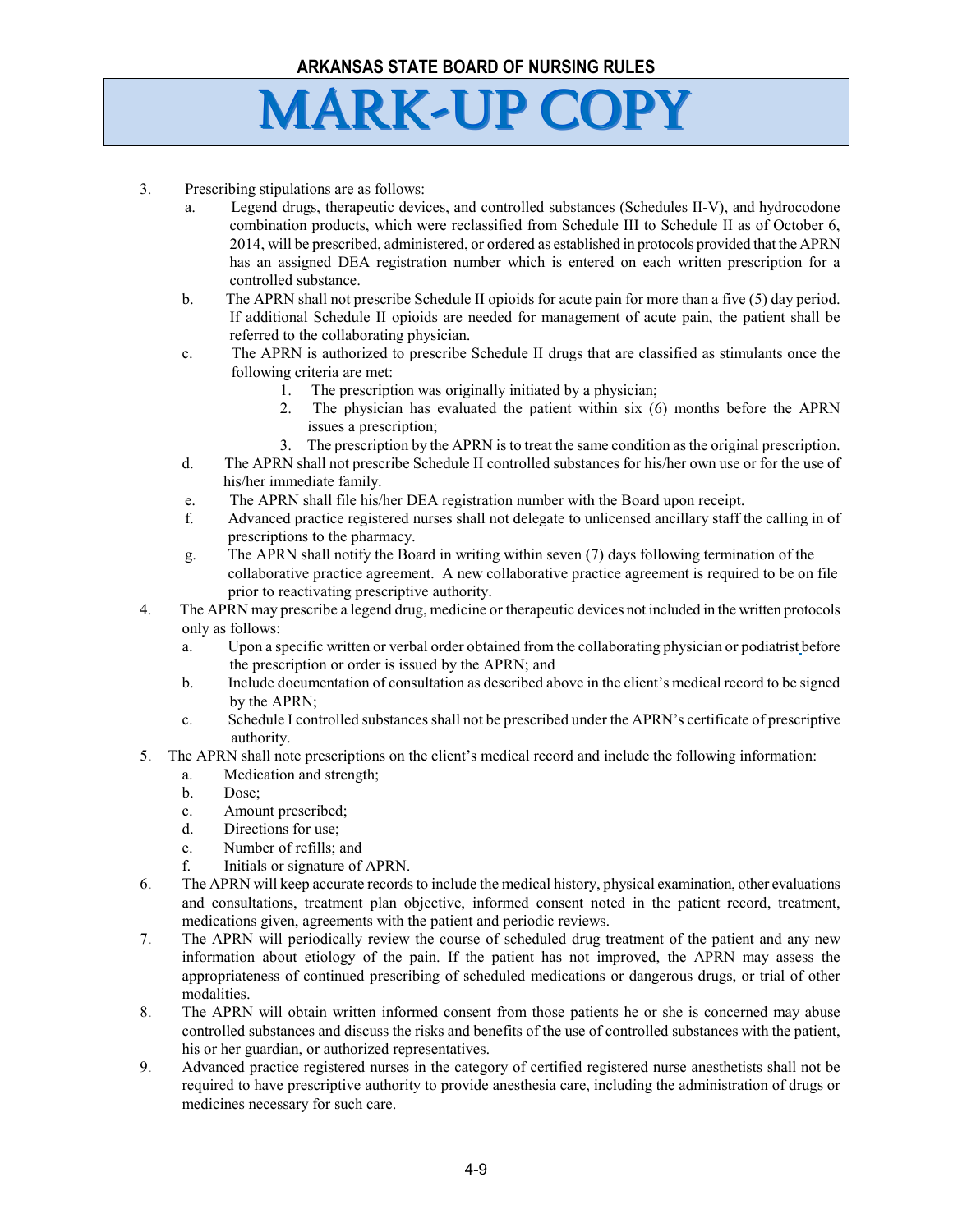

10. Advanced practice registered nurses who prescribe prior to obtaining a certificate of prescriptive shall be considered illegal practitioners and shall be subject to the penalties provided for violation of the *Nurse Practice Act*.

#### **E. PRESCRIPTION FORMAT**

- 1. All prescriptions issued by the APRN shall contain the name of the client, and the APRN's name, title, address, telephone number, signature with the initials "APRN" and shall include information contained in Subsection D.5.a-f of this Section.
- 2. All prescriptions for controlled substances shall be in accordance with federal rules. The APRN's assigned DEA registration number shall be included on the prescription when a controlled substance is prescribed.

### **F. RECEIVING PREPACKAGED DRUG SAMPLES**

- 1. APRNs who have an active prescriptive authority certificate may receive legend drug samples and therapeutic devices appropriate to their area of practice, including controlled substances contained in Schedules III through V and only hydrocodone combination products, which were reclassified from Schedule III to Schedule II as of October 6, 2014, which have been prepared, packaged, or fabricated by a pharmaceutical manufacturer in accordance with the Arkansas pharmacy laws and rules.
- 2. Records must comply with all applicable federal and state laws and rules.

### **G. TERMINATION OF PRESCRIPTIVE AUTHORITY**

- 1. Prescriptive authority may be terminated by the Board when the prescriber:
	- a. Fails to maintain current active licensure as an advanced practice registered nurse;
	- b. Violates provisions of this *Act* and/or *Rules* established by the Arkansas Department of Health, Nursing or Pharmacy Boards;
	- c. Violates any state or federal law or rules applicable to prescriptions; or
	- d. Fails to follow any conditions imposed.
- 2. To reinstate prescriptive authority, the APRN must meet requirements of the Board at the time of reinstatement.

## **H. LAPSED CERTIFICATE OF PRESCRIPTIVE AUTHORITY**

- 1. The certificate of prescriptive authority is lapsed if:
	- a. The licensee's active advanced practice registered nurse license is not renewed by the expiration date;
	- b. The national certification upon which licensure is based expires;
	- c. There is not a current collaborative practice agreement on file with the board; or
	- d. The advanced practice license is placed on inactive or retired status.
- 2. After reinstating a lapsed advanced practice registered nurse license, the licensee shall submit to the Board a current collaborative practice agreement to reactivate the certificate of prescriptive authority.
- 3. Any person engaged in prescribing during the time his or her certificate of prescriptive authority has lapsed shall be considered an illegal practitioner and shall be subject to the penalties provided for violation of the *Nurse Practice Act*.

#### **I. INACTIVE STATUS**

- 1. A certificate of prescriptive authority will automatically be considered lapsed and subject to the requirements of these rules when a licensee places his or her advanced practice registered nurse license on inactive status.
- 2. While the certificate of prescriptive authority or advanced practice registered nurse license is inactive, the licensee shall not engage in any practice within the scope of the certificate of prescriptive authority.
- 3. If the nurse desires to resume practice in this state, he or she shall request a renewal application which shall be completed and submitted with a renewal fee and the reinstatement fee. Fees are nonrefundable.
- 4. All certification requirements for renewal shall apply.
- 5. If disciplinary proceedings on an inactive licensee have been initiated, the license shall not be reinstated until the proceedings have been completed.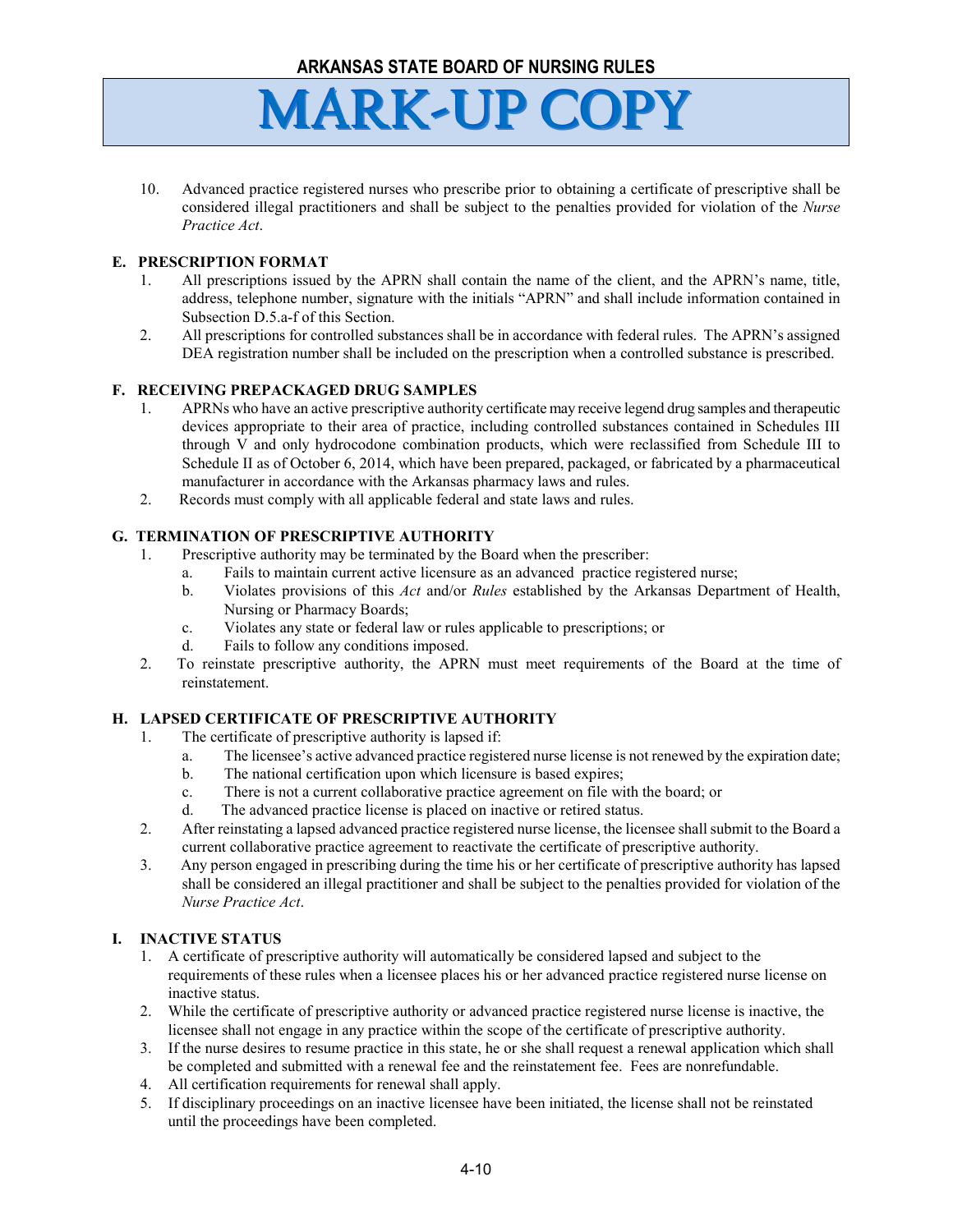## **J. REACTIVATION OF PRESCRIPTIVE AUTHORITY**

APRNs whose prescriptive authority is inactive shall complete:

- 1. Five (5) contact hours of pharmacotherapeutics continuing education in the APRN's area of certification for each 12 months of non-prescribing activity in addition to the five (5) contact hours required for APRN license renewal, as noted in Chapter 4,  $III(F)(7)$ , prior to reactivation of prescriptive authority.
- 2. Two (2) contact hours shall include information on maintaining professional boundaries and the prescribing rules and laws that apply to the APRNs in the state of Arkansas

### **K. PRESCRIPTION DRUG MONITORING PROGRAM**

- 1. APRNs may delegate access to the Prescription Drug Monitoring Program (PDMP) for running requested reports to no more than two licensed nurses under his or her supervision or employment at each practice location.
- 2. APRNs with prescriptive authority shall review PDMP report from the Prescription Drug Monitoring Program prior to prescribing:
	- a. An opioid from Schedule II or Schedule III every time prescribing the medication to a patient; and
	- b. A benzodiazepine medication for the first time and every six (6) months thereafter prescribing for a patient.
- 3. Review of the PDMP report shall be documented in the patient's medical record.
- 4. Mandatory checking of the PDMP does not apply when prescribing a controlled substance to a patient;
	- a. Immediately before or during surgery; or
	- b. During recovery from surgery while in a healthcare facility; or
	- c. In a healthcare facility; or
	- d. When necessary to treat a patient in an emergency situation at the scene of an emergency, in a licensed ground ambulance or air ambulance, or in the intensive care unit of a licensed hospital; or
	- e. In palliative care or hospice; or
	- f. In a licensed nursing home facility; or
	- g. In situations in which the PDMP is not accessible due to technological or electrical failure.

HISTORY: Amended January 1, 2018 Amended July 1, 2020

## **SECTION IX PRESCRIBING GUIDELINES FOR ANOREXIANT DRUGS**

An Advanced Practice Registered Nurse (APRN) must maintain prescribing medication practices that are within the APRN's educational preparation and certification. An APRN will be in violation of the Arkansas *Nurse Practice Act* if he/she prescribes Schedule III and/or Schedule IV drugs under the Uniform Controlled Substance Act for short-term treatment of obesity, except in conformity with the requirements as set below.

#### **A. PRESCRIBING GUIDELINES**

- 1. An established APRN/patient relationship shall exist. The patient shall be age 18 or older, or have written consent from a parent or guardian. The medication shall only be an adjunct to a comprehensive weight loss program focused on appropriate nutrition education, a change in lifestyle, counseling, and an individualized exercise program. The APRN shall determine whether or not the patient has made a substantial good faith effort to lose weight through diet and alteration of lifestyle prior to beginning drug therapy.
- 2. The treating APRN shall take a complete history of the patient, including a detailed family history, dietary history, and shall perform a complete physical examination. The physical examination shall include a minimum of checking the blood pressure and pulse, examining the heart and lungs, recording height and weight, and administering any other appropriate diagnostic tests to evaluate for a metabolic disorder. The history and examination shall be sufficient to determine if the patient has previously been drug dependent, to determine if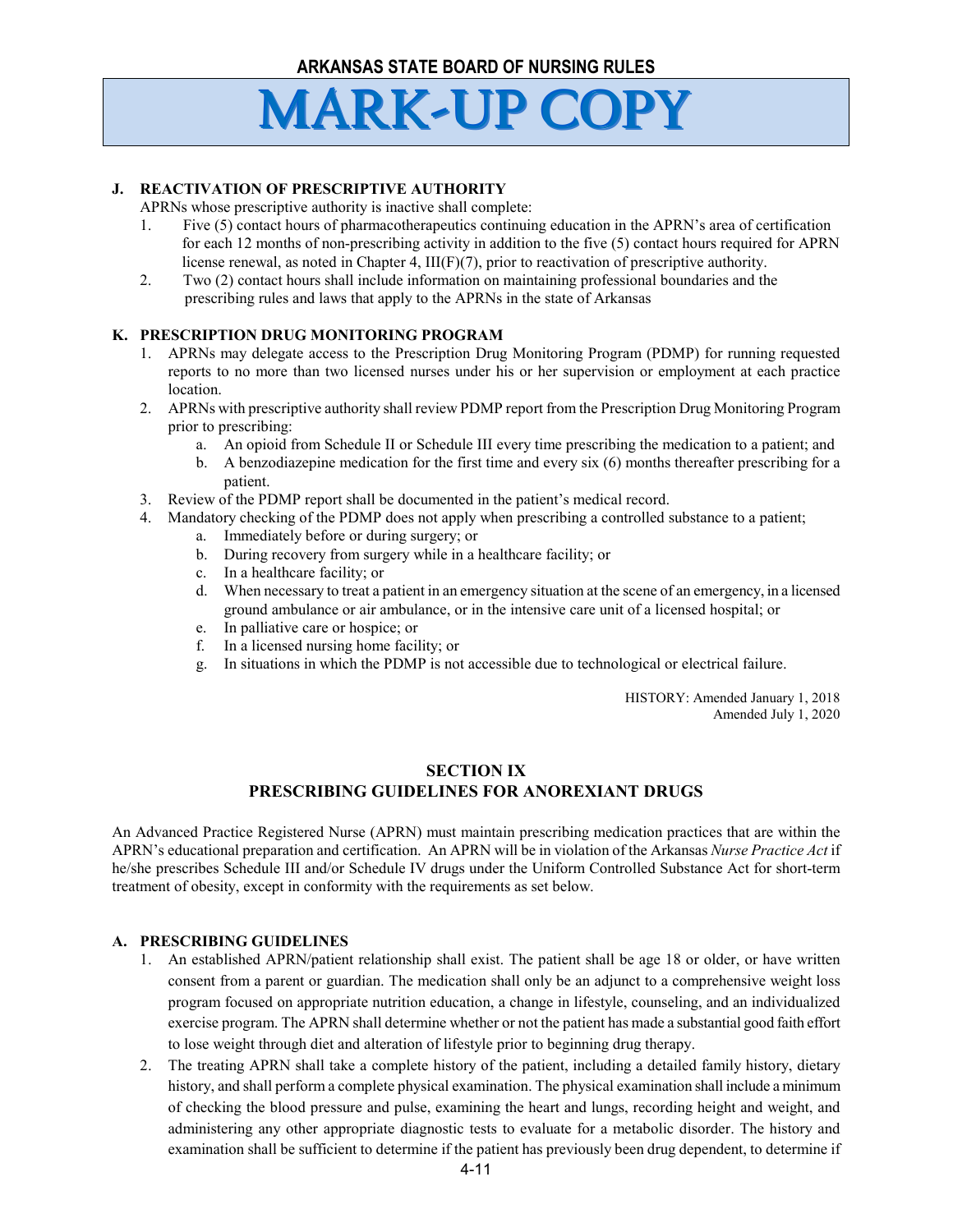there is a metabolic cause of the obesity which would make anorexiant drugs inappropriate, and to determine if there are other contraindications to use of anorexiant drugs exists.

- 3. The APRN shall discuss with the patient different approaches to the treatment of obesity, and the risks and benefits associated with each approach. Risks shall include potential side effects, such as cardiovascular and pulmonary complications, as well as the potential for lack of success with weight loss. The APRN shall be aware of potential drug interactions between anorexiants, and other centrally acting drugs. The treating APRN shall prescribe a diet for weight loss and appropriate counseling regarding lifestyle change, and record these changes on the patient's medical record. Consideration on the use of anorexiant medications shall take into account the degree of overweight and associated medical conditions. The body mass index (BMI) shall be used as a guide to determine the degree of overweight status. In general, anorexiant medications shall only be used if the BMI is more than 27. In the case of associated obesity-related medical conditions, anorexiant medications may be considered with a BMI above 25. Obesity-related medical conditions include, but are not limited to, diabetes, hypertension, dyslipidemia, cardiovascular disease, sleep apnea, psychological conditions, disc disease, and severe arthritis of the lower extremities.
- 4. The treating APRN shall prescribe a daily dosage that does not exceed the dosage recommended in the manufacturer's prescribing information for the drug prescribed.
- 5. The APRN shall not prescribe more than a 30-day supply for a patient at each visit and regular follow-up visits shall not exceed 30 days. The patient shall be weighed at each visit prior to the prescribing of an additional supply of the drug.
- 6. At the time of each return patient visit, the treating APRN shall monitor progress of the patient. The patient's weight, blood pressure, pulse, heart, and lungs shall be assessed. In addition to any side effects of the medications, the APRN shall perform appropriate exams and tests to monitor the safety of any weight loss. This may include a detailed dietary questionnaire, serum electrolytes, blood glucose, and other tests deemed appropriate. The APRN shall discontinue the anorexiant medications when the patient reaches weight loss goals. These goals may be defined as a body weight that is no longer considered "obese" (e.g. BMI of less than or equal to 27), or an improvement in medical conditions (e.g. normalization of blood glucose). After the goal is reached, the APRN may continue to prescribe anorexiant drugs for up to an additional sixty (60) days.
- 7. Except as otherwise provided by this regulation, Schedule III and/or Schedule IV anorexiant drugs are only recommended for short-term use (e.g. 90 days). In addition, anorexiant drugs shall not be prescribed to a patient with a BMI of less than 27, unless prescribing for obesity-related conditions with a BMI of above 25. The treating APRN may extend therapy beyond 90 days under the following conditions:
	- a. When the anorexiant drugs are indicated for treatment of diseases other than obesity; and
	- b. When, in the APRN's professional judgment, the treating APRN is assessing and recording significant progress or benefit from the drugs and no adverse effects occur that are related to the treatment.

## **SECTION X PRESCRIPTIVE AUTHORITY ADVISORY COMMITTEE**

#### **A. PURPOSE**

The purpose of this committee shall include functioning in an advisory capacity to assist the Board with oversight and implementation of the provisions regarding prescriptive authority.

#### B. **COMPOSITION**

The Advisory Committee shall be composed of six (6) members appointed by the Board and approved by the Governor. Four (4) members shall be advanced practice registered nurses with at least three (3) of whom hold certificates of prescriptive authority and an active Drug Enforcement Administration (DEA) number. One (1) committee member shall be a licensed physician who has been involved in a collaborative practice with an advanced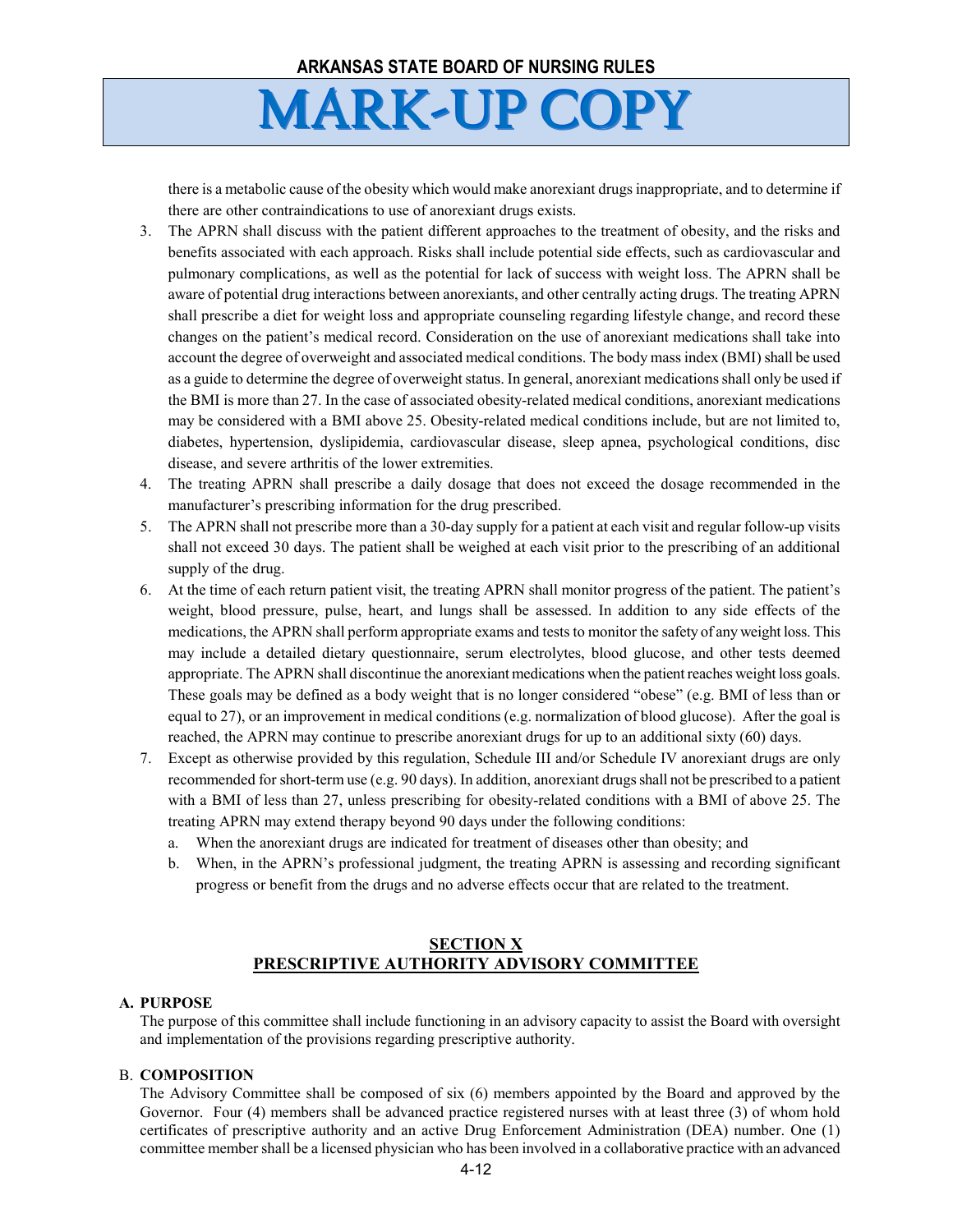

practice registered nurse for at least five (5) years. One member shall be a licensed pharmacist who has been licensed for at least five (5) years.

#### C. **TERMS OF OFFICE**

Members shall serve three (3) year terms and may be reappointed. The Board may remove any advisory committee member, after notice and hearing, for incapacity, incompetence, neglect of duty, or malfeasance in office.

#### D. **COMPENSATION**

Advisory committee members shall serve without compensation; but may be reimbursed to the extent special monies are appropriated therefore for actual and necessary expenses incurred in the performance of their official Board duties.

#### **SECTION XI NURSING EDUCATION PROGRAMS**

#### **A. NEW APRN PROGRAM LEADING TO LICENSURE**

- 1. Prerequisite Approval
	- a. An institution, seeking to establish a new APRN nursing education program leading to licensure, shall submit a letter of intent to the Board.
		- (1) An applicant for an Advanced Practice Registered Nursing (APRN) program shall comply with the "Criteria and Procedures for Preparing Proposals for New Programs," established by the Arkansas Department of Higher Education.
		- (2) Appropriate professional accreditation (nursing accrediting organizationsrecognized by the U.S. Department of Education and/or the Council for Higher Education Accreditation) of the new APRN program is considered to be deemed status as approved by the Board.
	- b. The institution shall submit:
		- (1) A copy of the curricula plan and course descriptions for Board review within thirty (30) days of sending the information to the accrediting body;
		- (2) Other accreditation materials as requested by the Board; and
		- (3) Documentation of accreditation within thirty (30) days of receipt of the report from the accrediting body.

#### **B. ESTABLISHED PROGRAM THAT PREPARES GRADUATES FOR LICENSURE**

1. Continued Full Approval – an established graduate program in advanced practice registered nursing shall submit to the Board documentation of the program's continued national nursing accreditation status within thirty (30) days of receipt from the accrediting body. Receipt of the documentation shall serve as deemed status for approval by the ASBN.

#### **C. EDUCATION PROGRAM**

- 1. The education program for advanced practice nursing shall meet the nursing accrediting body standards for advanced practice registered nursing.
- 2. The curriculum plan for advanced practice registered nursing shall include:
	- a. Preparation in one of the four identified APRN roles (CRNA, CNM, CNS, and CNP); and
	- b. Preparation in at least one of the approved population foci:
		- (1) Family/Individual Across the Lifespan
		- (2) Adult-Gerontology
		- (3) Neonatal
		- (4) Pediatrics
		- (5) Women's Health/Gender-Related
		- (6) Psychiatric/Mental Health; and
	- c. Three separate graduate level courses (the APRN Core):
		- (1) Advanced physiology and pathophysiology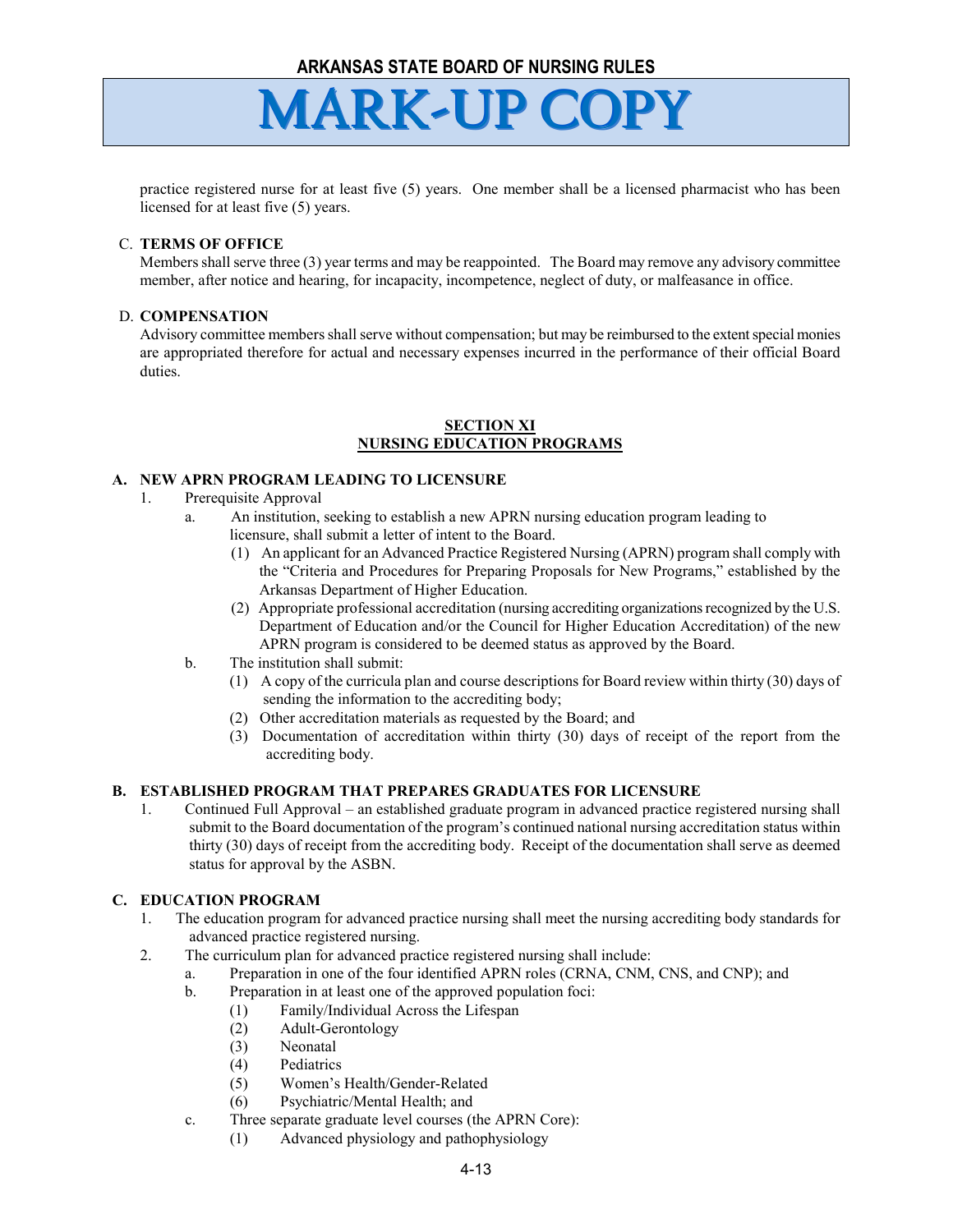- (2) Advanced health assessment
- (3) Advanced pharmacology
- 3. Clinical Experiences
	- a. All graduate or post-graduate programs leading to advanced practice licensure shall have a minimum of 500 supervised clinical hours in direct clinical practice during the program.
	- b. APRN programs preparing for two population foci shall have a minimum of 500 supervised clinical hours for each population focus.
	- c. Clinical supervision must be congruent with current national professional organizations and nursing accrediting body standards applicable to the APRN role and population focus.
	- d. Student clinical experiences shall be congruent with the population focus of the role.

## **SECTION XII PRESCRIBING FOR CHRONIC NONMALIGNANT PAIN**

- A. Chronic nonmalignant pain is defined as pain requiring more than three consecutive months of prescriptions for:
	- 1. An opioid that is written for more than the equivalent of ninety (90) tablets, each containing five (5) milligrams of hydrocodone; or
	- 2. A morphine equivalent dose of more than fifteen mg (15 mg) per day: or
	- 3. Tramadol an average dose of two hundred milligrams (200 mg) or greater per day.
- B. When opioids are started, the lowest effective dosage should be prescribed. APRNs should use caution when prescribing opioids at any dosage and carefully reassess evidence of individual benefits and risks when considering increasing dosage to >50 morphine milligram equivalents (MME) per day. APRNs should avoid increasing dosage to >90 MME/day or carefully justify a decision to titrate dosage to >90 MME/day.
- C. If opioids are prescribed at a level defined by the Centers for Disease Control and Prevention (CDC) as excessive (>50 MME/day) the following shall be documented in the patient's medical record:
	- a. Objective findings, which include, but are not limited to, imaging studies, lab testing and results, nerve conduction testing, biopsy, and any other test that would establish pain generating pathology.
	- b. Specific reasons for the need to prescribe > 50 MME/day.
	- c. Documented alternative treatment plans as well as alternative therapies tried and failed prior to considering chronic opioid therapy.
	- d. Documented risk factor assessment detailing that the patient was informed of the risk and addictive nature of the prescribed drug.
	- e. Documented assessment of the potential for abuse and/or diversion of the prescribed drug.
	- f. Documented review of the Prescription Drug Monitoring report prior to issuing the prescription.
	- g. A detailed clinical rational for the prescribing
- D. Patient Treatment and Evaluation
	- 1. The patient shall be evaluated through an in-person examination at least every three (3) months by the APRN and at least one (1) time every six (6) months by a physician who is licensed by the Arkansas State Medical Board.
	- 2. A current Prescription Drug Monitoring Program report shall be reviewed at least every six (6) months. The review shall be documented in the patient's medical record.
	- 3. A current pain contract with the patient shall be maintained and include, at a minimum, requirements for:
		- a. Random urine drug screens and
		- b. Random pill counts
- E. The requirements of this section shall not apply to a patient:
	- 1. Whose pain medications are being prescribed for a malignant condition:
	- 2. With a terminal condition;
	- 3. Who is a resident of a licensed healthcare facility;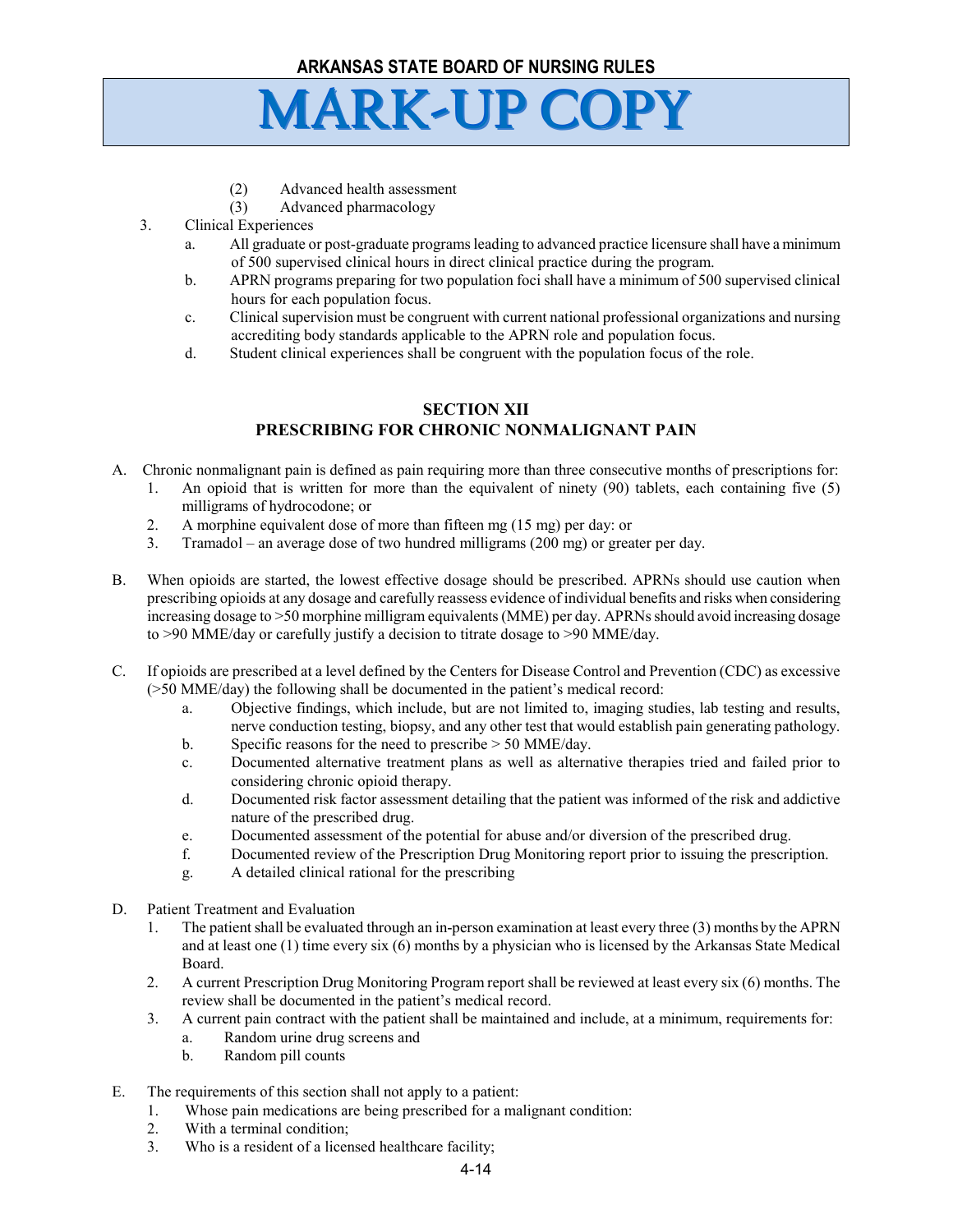- 4. Who is enrolled in a hospice program; or
- 5. Who is in an inpatient or outpatient palliative care program.

HISTORY: Adopted: March 26, 2017 Amended: January 1, 2018; December 29, 2018

## **SECTION XIII**

### **MINIMUM STANDARDS FOR ESTABLISHING A PATIENT RELATIONSHIP**

- A. The APRN shall establish a proper APRN/patient relationship prior to providing any patient care.
- B. A proper APRN/patient relationship, at a minimum requires that:
	- 1. The APRN perform a history and an "in person" physical examination of the patient adequate to establish a diagnosis and identify underlying conditions and/or contraindications to the treatment recommended/provided; OR
	- 2. The APRN perform a face-to-face examination using real-time audio and visual telemedicine technology that provides information at least equal to such information as would have been obtained by an in-person examination; AND
	- 3. Appropriate follow-up be provided or arranged, when necessary, at medically necessary intervals.
- C. A proper APRN/patient relationship is also deemed to exist in the following situations:
	- 1. When treatment is provided in consultation with, or upon referral by another health care provider who has an ongoing relationship with the patient, and who has agreed to supervise the patient's treatment, including follow-up care and the use of any prescribed medications.
	- 2. On-call or cross-coverage situations arranged by the patient's health care provider.
- D. Recognizing a Providers duty to adhere to the applicable standard of care, the following situations are hereby excluded from the requirement of this regulation:
	- 1. Emergency situations where the life or health of the patient is in danger or imminent danger.
	- 2. Providing information of a generic nature not meant to be specific to an individual.
	- 3. Providing prescriptions written or medications issued for use in expedited heterosexual partner therapy for the sexually transmitted diseases of gonorrhea and/or chlamydia.
	- 4. Administration of vaccines containing tetanus toxoid (e.g., DTaP, DTP, DT, Tdap, TD, or TT) or inactive influenza vaccines.

HISTORY: Adopted: January 1, 2018 Amended July 1, 2020

#### **SECTION XIV TELEMEDICINE**

Requirement for all services provided by APRNs providing care via telemedicine:

- A. An APRN/patient relationship shall be established in accordance with Chapter 4, Section XIII before the delivery of services via telemedicine. A patient completing a medical history online and forwarding it to an APRN is not sufficient to establish the relationship, nor does it qualify as store-and-forward technology.
- B. The following requirements apply to all services provided by APRNs using telemedicine:
	- 1. The practice of nursing via telemedicine shall be held to the same standards of care as traditional in-person encounters.
	- 2. The APRN shall obtain a detailed explanation of the patient's complaint from the patient or the patient's health care provider.
	- 3. If a decision is made to provide treatment, the APRN shall agree to accept responsibility for the care of the patient.
	- 4. If follow-up care is indicated, the APRN shall agree to provide or arrange for such follow-up care.
	- 5. An APRN using telemedicine may NOT issue a prescription for any controlled substances defined as any scheduled medication under schedules III through V and only hydrocodone combination products which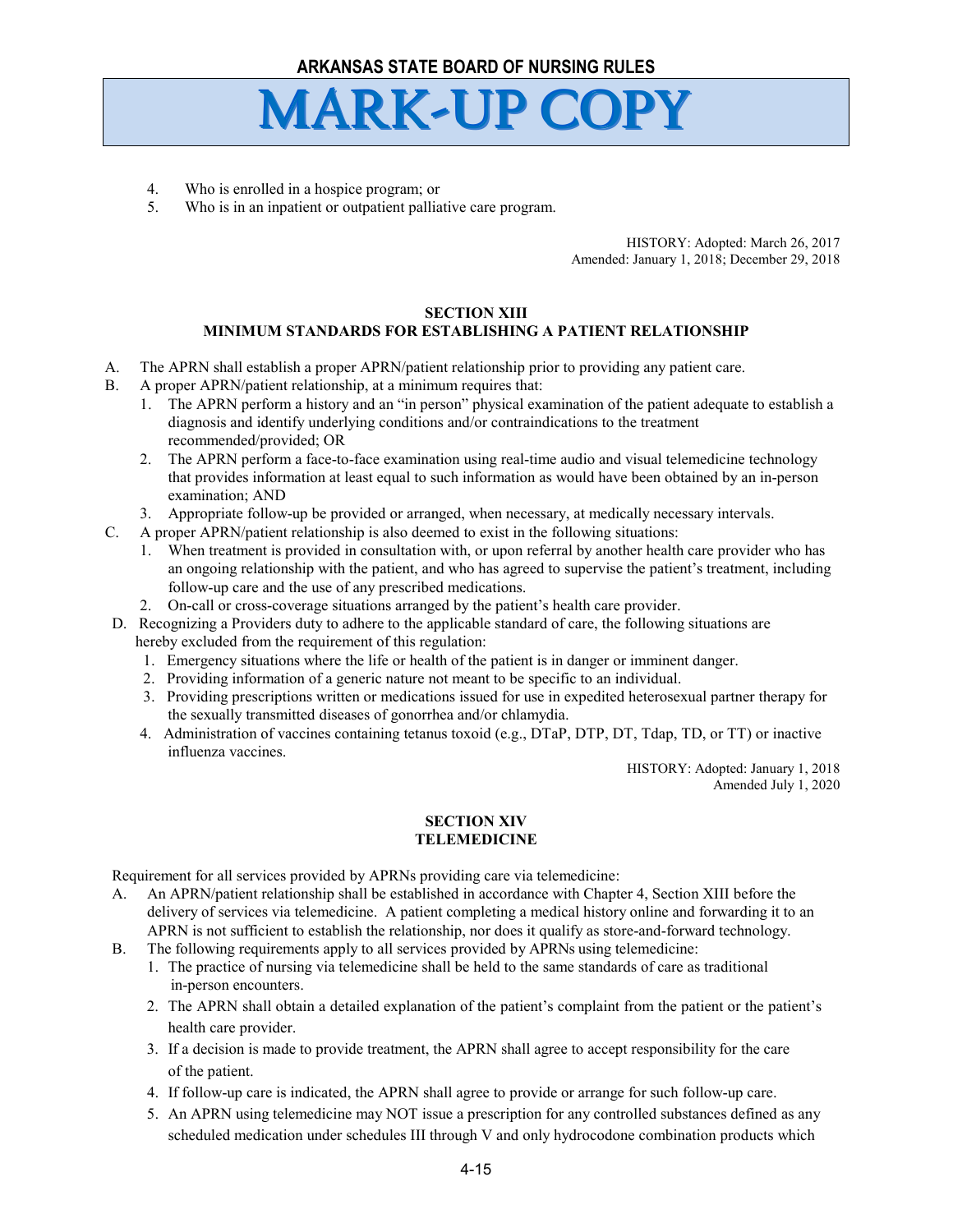were reclassified from Schedule III to Schedule II as of October 6, 2014 unless the APRN has seen the patient for an in-person exam or unless a relationship exists through consultation or referral; or on-call or cross-coverage situations.

- 6. The APRN shall keep a documented medical record, including medical history.
- 7. At the patient's request, the APRN shall make available to the patient an electronic or hardcopy version of the patient's medical record documenting the encounter. Additionally, unless the patient declines to consent, the APRN shall forward a copy of the record of the encounter to the patient's regular treating health care provider if that health care provider is not the same one delivering the service via telemedicine.
- 8. Services shall be delivered in a transparent manner, including providing access to information identifying the APRN in advance of the encounter, with licensure and board certifications, as well as patient financial responsibilities.
- 9. If the patient, at the recommendation of the APRN, needs to be seen in person for the current medical issue, the APRN shall arrange to see the patient in person or direct the patient to their regular treating health care provider. Such recommendation shall be documented in the patient's medical record.
- 10. APRNs who deliver services through telemedicine shall establish protocols for referrals for emergency services.
- 11. APRNs providing care via telemedicine to a patient located within the State of Arkansas shall be licensed to practice nursing in the State of Arkansas.

HISTORY: Adopted: January 1, 2018

## **SECTION XV LICENSURE FOR CERTAIN MILITARY NURSES AND SPOUSES**

#### **A. EXPEDITED LICENSURE**

- 1. Temporary permits for an active duty military service member or their spouse stationed in the State of Arkansas or a returning military veteran or their spouse applying within one (1) year of his/her discharge from active duty shall be issued within twenty-four (24) hours of receipt of all required documents.
- 2. The Board will give preference in the order of processing to applications for full licensure filed by the following individuals:
	- a. An active duty military service member stationed in the State of Arkansas;
	- b. A returning military veteran applying within one (1) year of his or her discharge from active duty; or
	- c. The spouse of a person under (a) or (b) above

## **B. EXTENSION OF LICENSURE EXPIRATION DATE**

Upon written request and submission of appropriate documentation, members of the Armed Forces of the United States who are ordered to active duty outside of this state shall be allowed an extension of the expiration date without penalty or assessment of a late fee for renewing the service member's nursing license. The extension shall be effective for one hundred eighty (180) days after the service member or spouse returns from active deployment.

## **C. CONSIDERATION OF MILITARY TRAINING AND EXPERIENCE**

When considering an application for licensure from an active duty military service member stationed in the State of Arkansas or a returning military veteran applying within one (1) year of his or her discharge from active duty, the Board shall:

- 1. Consider whether or not the applicant's military training and experience in the practice of nursing is substantially similar to the experience or education required for licensure.
- 2. Accept the applicant's military training and experience in the practice of nursing in lieu of experience or education required for licensure, if the Board determines that the military training and experience is a satisfactory substitute for the experience or education required for licensure.